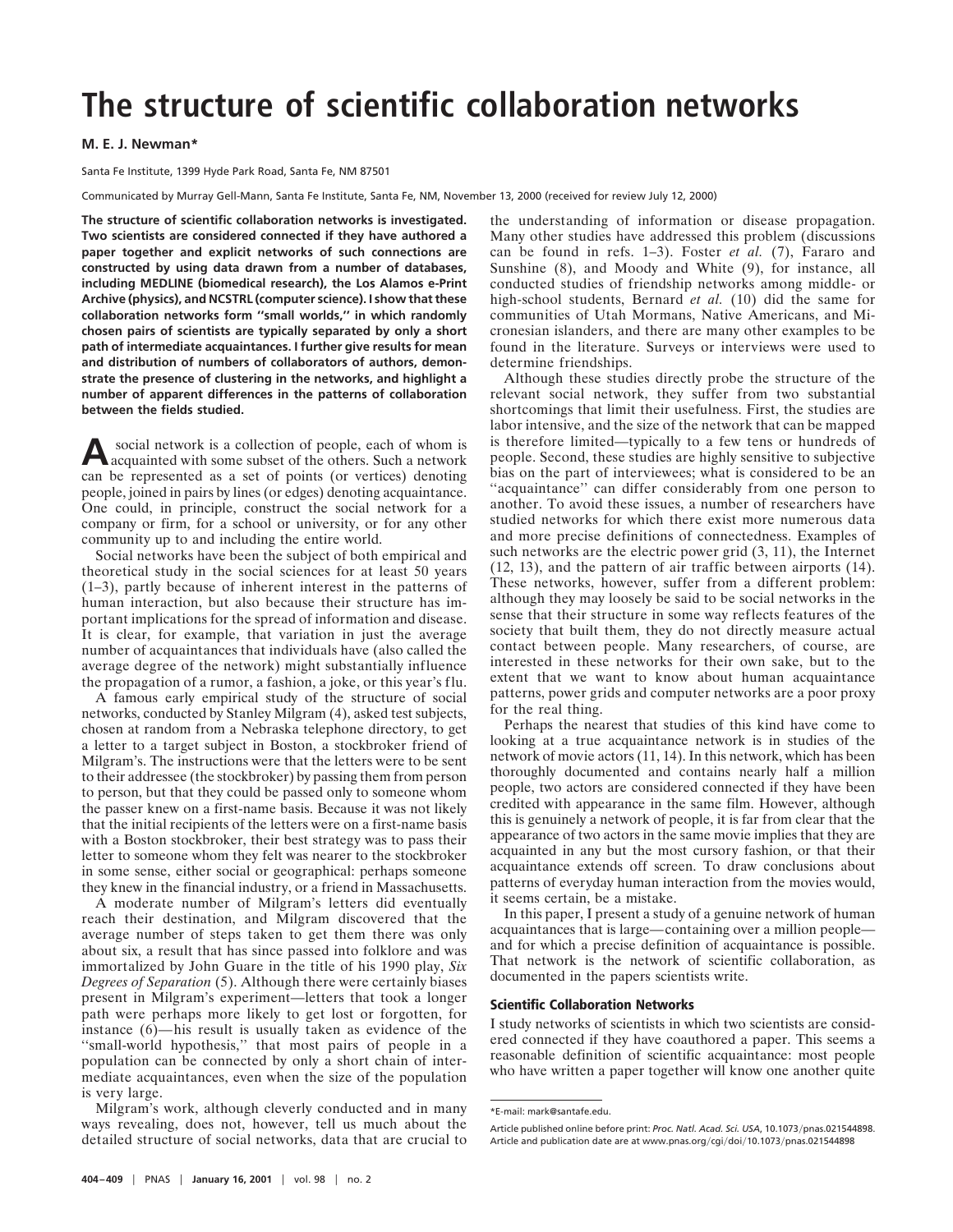|  |  |  |  |  | Table 1. Summary of results of the analysis of seven scientific collaboration networks |  |  |
|--|--|--|--|--|----------------------------------------------------------------------------------------|--|--|
|--|--|--|--|--|----------------------------------------------------------------------------------------|--|--|

|                             | <b>MEDLINE</b> |            | Los Alamos e-Print Archive |           |           |               |               |
|-----------------------------|----------------|------------|----------------------------|-----------|-----------|---------------|---------------|
|                             |                | Complete   | astro-ph                   | cond-mat  | hep-th    | <b>SPIRES</b> | <b>NCSTRL</b> |
| Total papers                | 2,163,923      | 98,502     | 22,029                     | 22,016    | 19,085    | 66,652        | 13,169        |
| Total authors               | 1,520,251      | 52,909     | 16,706                     | 16,726    | 8,361     | 56,627        | 11,994        |
| First initial only          | 1,090,584      | 45,685     | 14,303                     | 15,451    | 7,676     | 47,445        | 10,998        |
| Mean papers per<br>author   | 6.4(6)         | 5.1(2)     | 4.8(2)                     | 3.65(7)   | 4.8(1)    | 11.6(5)       | 2.55(5)       |
| Mean authors<br>per paper   | 3.754(2)       | 2.530(7)   | 3.35(2)                    | 2.66(1)   | 1.99(1)   | 8.96(18)      | 2.22(1)       |
| Collaborators<br>per author | 18.1(1.3)      | 9.7(2)     | 15.1(3)                    | 5.86(9)   | 3.87(5)   | 173(6)        | 3.59(5)       |
| Cutoff $z_c$                | 5,800 (1,800)  | 52.9 (4.7) | 49.0 (4.3)                 | 15.7(2.4) | 9.4(1.3)  | 1,200 (300)   | 10.7(1.6)     |
| Exponent $\tau$             | 2.5(1)         | 1.3(1)     | 0.91(10)                   | 1.1(2)    | 1.1(2)    | 1.03(7)       | 1.3(2)        |
| Size of giant<br>component  | 1,395,693      | 44,337     | 14,845                     | 13,861    | 5,835     | 49,002        | 6,396         |
| First initial only          | 1,019,418      | 39,709     | 12,874                     | 13,324    | 5,593     | 43,089        | 6,706         |
| As a percentage             | $92.6(4)\%$    | 85.4 (8)%  | 89.4 (3)                   | 84.6 (8)% | 71.4 (8)% | 88.7 (1.1)%   | 57.2 (1.9)%   |
| Second largest<br>component | 49             | 18         | 19                         | 16        | 24        | 69            | 42            |
| Mean distance               | 4.6(2)         | 5.9(2)     | 4.66(7)                    | 6.4(1)    | 6.91(6)   | 4.0(1)        | 9.7(4)        |
| Maximum distance            | 24             | 20         | 14                         | 18        | 19        | 19            | 31            |
| Clustering coefficient C    | 0.066(7)       | 0.43(1)    | 0.414(6)                   | 0.348(6)  | 0.327(2)  | 0.726(8)      | 0.496(6)      |

Numbers in parentheses are standard errors on the least significant figures.

well. It is a moderately stringent definition, since there are many scientists who know one another to some degree but have never collaborated on the writing of a paper. Stringency, however, is not inherently a bad thing. A stringent condition of acquaintance is perfectly acceptable, provided, as in this case, that it can be applied consistently.

I have constructed collaboration graphs for scientists in a variety of fields. The data come from four databases: MED-LINE (which covers published papers on biomedical research), the Los Alamos e-Print Archive (preprints primarily in theoretical physics), SPIRES (published papers and preprints in high-energy physics), and NCSTRL (preprints in computer science). In each case, I have examined papers that appeared in a 5-year window, from 1995 to 1999 inclusive. The sizes of the databases range from 2 million papers for MEDLINE to 13,000 for NCSTRL.

That some of the databases used contain unrefereed preprints should not be regarded negatively. Although unrefereed preprints may be of lower average scientific quality than papers in peer-reviewed journals, as an indicator of social connection, they are every bit as good as their refereed counterparts.

The idea of studying collaboration patterns by using data drawn from the publication record is not new. There is a substantial body of literature in information science dealing with coauthorship patterns (15–19) and cocitation patterns (20–22) (i.e., connections between authors established via the citation of their works in the same literature). However, to our knowledge, no detailed reconstruction of an actual collaboration network has previously been attempted. Indeed, the nearest thing to such a reconstruction comes not from information science at all, but from the mathematics community, within which the concept of the Erdös number has a long history. Paul Erdös was an influential but itinerant Hungarian mathematician, who apparently spent a large portion of his later life living out of a suitcase and writing papers with those of his colleagues willing to give him room and board (23). He published at least 1,401 papers during his life, more than any other mathematician in history, except perhaps Leonhard Euler. The Erdös number measures a mathematician's proximity, in bibliographical terms, to the great man. Those who have published a paper with Erdös have an Erdös number of 1. Those have published with a coauthor of Erdös have an Erdös number of 2, and so on. An exhaustive list exists of all mathematicians with Erdös numbers of 1 and 2 (24).

In addition to distance between authors, there are many other interesting quantities to be measured on collaboration networks, including the number of collaborators of scientists, the numbers of papers they write, and the degree of ''clustering,'' which is the probability that two of a scientist's collaborators have themselves collaborated. All of these quantities and several others are considered in this paper.

## **Results**

Table 1 gives a summary of some of the results of the analysis of databases described in the previous section. In addition to results for the four complete databases, results are also given for three subject-specific subsets of the Los Alamos Archive, covering astrophysics (denoted astro-ph), condensed matter physics (cond-mat), and theoretical high-energy physics (hep-th). In this section, I highlight some of these results and discuss their implications.

**Number of Authors.** Estimating the true number of distinct authors in a database is complicated by two problems. First, two authors may have the same name. Second, authors may identify themselves in different ways on different papers, e.g., by using first initial only, by using all initials, or by using full name. To estimate the size of the error introduced by these effects, all analyses reported here have been carried out twice. The first time, all initials of each author are used. This will rarely confuse two different authors for the same person (although this will still happen occasionally) but sometimes misidentifies the same person as two different people, thereby overestimating the total number of authors. The second analysis is carried out using only the first initial of each author, which will ensure that different publications by the same author are almost always identified as such, but will with some regularity confuse distinct authors for the same person. Thus these two analyses give upper and lower bounds on the number of authors and also give an indication of the expected precision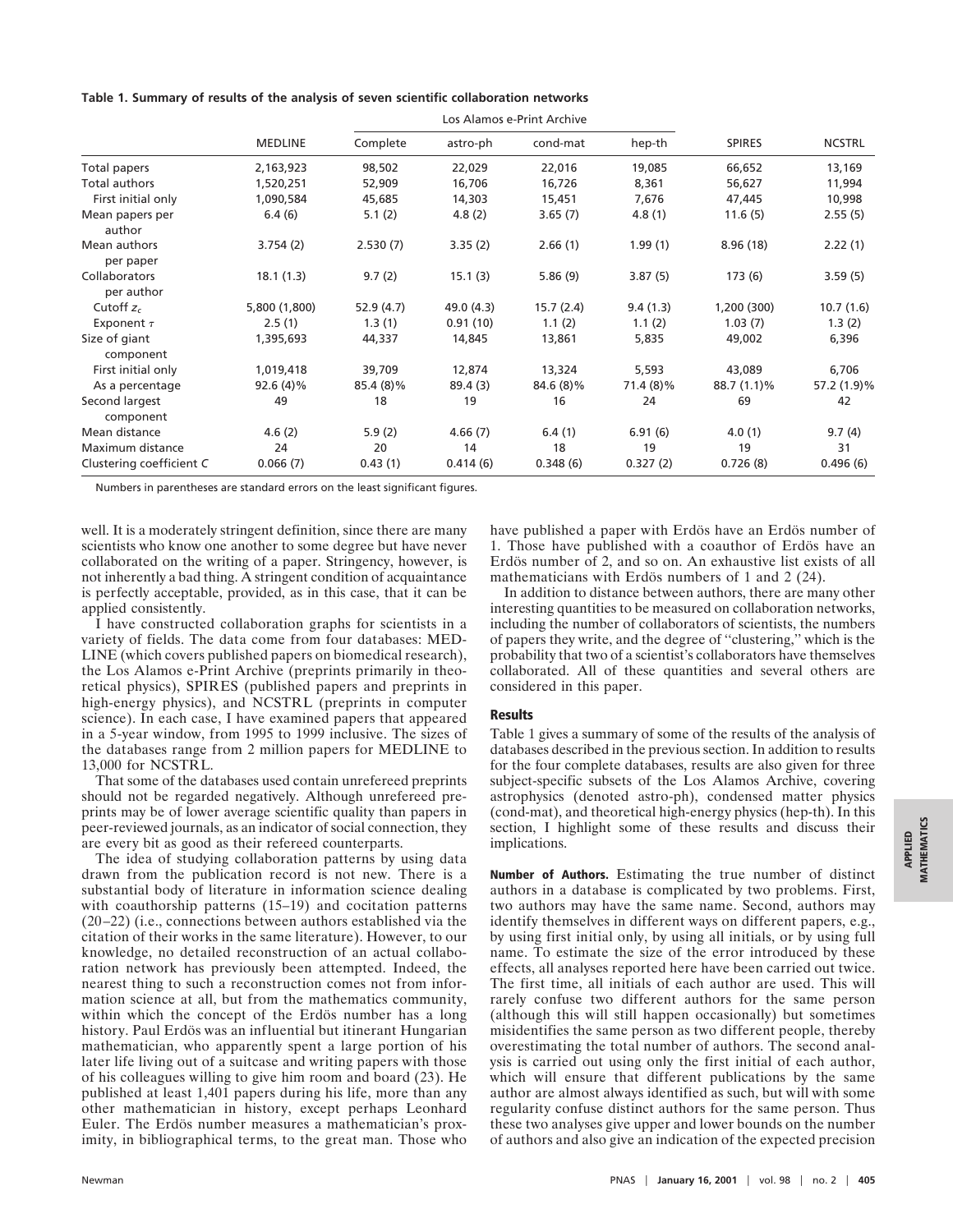

**Fig. 1.** Histograms of the number of collaborators of scientists in four of the databases studied here. The solid lines are least-squares fits to Eq. **1**.

of many of our other measurements. In Table 1, both estimates of the number of authors for each database are quoted. For most other quantities, only an error estimate based on the separation of the upper and lower bounds is quoted.

**Mean Papers per Author and Authors per Paper.** Authors typically wrote about four papers in the 5-year period covered by this study. The average paper had about three authors. Notable exceptions are in theoretical high-energy physics and computer science, in which smaller collaborations are the norm (an average of two people), and the SPIRES high-energy physics database, with an average of nine authors per paper. The reason for this last impressive figure is that the SPIRES database contains data on experimental as well as theoretical work. High-energy experimental collaborations can run to hundreds or thousands of people, the largest author list in the SPIRES database giving the names of a remarkable 1,681 authors on a single paper.

**Number of Collaborators.** The striking difference in collaboration patterns in high-energy physics is highlighted further by the results for the average number of collaborators of an author. This is the average total number of people with whom a scientist collaborated during the period of study—the average degree, in the graph theorist's language. For purely theoretical databases, such as the hep-th subset of the Los Alamos Archive (covering high-energy physics theory) and NCSTRL (computer science), this number is low, on the order of four. For partly or wholly experimental databases [condensed matter physics and astrophysics at Los Alamos and MEDLINE (biomedicine)], the degree is significantly higher, as high as 18 for MEDLINE. But high-energy experiment easily takes the prize, with an average of 173 collaborators per author.

There is more to the story of numbers of collaborators, however. In Fig. 1, histograms of the numbers of collaborators of scientists in four of the smaller databases are shown. There has been a significant amount of recent discussion of this distribution for a variety of networks in the literature. A number of authors (12, 13) have pointed out that if one makes a similar plot for the number of connections (or ''links'') *z* to or from sites on the World Wide Web, the resulting distribution closely follows a power law:  $P(z) \approx z^{-\tau}$ , where  $\tau$  is a constant exponent with (in that case) a value of about 2.5.



**Fig. 2.** Histograms of the number of papers written by scientists in four of the databases. As with Fig. 1, the solid lines are least-squares fits to Eq. **2**.

Barabási and Albert have suggested (25) that a similar powerlaw result may apply to all or at least most other networks of interest, including social networks. Others have presented a variety of evidence to the contrary (14). My data do not follow a power-law form perfectly. If they did, the curves in Fig. 2 would be straight lines on the logarithmic scales used. However, these data are well fitted by a power-law form with an exponential cutoff:

$$
P(z) \sim z^{-\tau} e^{-z/z_c}, \qquad [1]
$$

where  $\tau$  and  $z_c$  are constants. Fits to this form are shown as the solid lines in Fig. 2. In each case, the fit has an  $R^2$  of better than 0.99 and *P* values for both power-law and exponential terms of less than  $10^{-3}$  (except for the "all-initials" version of the MEDLINE network, for which the exponential term has  $P =$ 0.17, indicating that this distribution is moderately well fit by a pure power-law form).

This form is commonly seen in physical systems and suggests an underlying degree distribution that follows a power law, but with some imposed constraint that places a limit on the maximum value of *z*. One possible explanation of this cutoff in the present case is that it arises as a result of the finite (5-year) window of data used. If this were the case, we would expect the cutoff to increase with increasing window size. But even in the (impractical) limit of infinite window size, a cutoff would still be imposed by the finite working lifetime of a professional scientist (about 40 years).

The values of  $\tau$  and  $z_c$  are given in the table for each database. The value of the cutoff size, *z*<sub>c</sub>, varies considerably. For the mostly theoretical condensed matter, high-energy theory, and computer science databases, it takes small values on the order of 10, indicating that theorists rarely had more than this many collaborators during the 5-year period. In other cases, such as SPIRES and MEDLINE, it takes much larger values. In the case of SPIRES, this is probably again because of the presence of very large experimental collaborations in the data. MEDLINE is more interesting. There are few very large collaborations in the MEDLINE database, and yet there are a small number of individuals with very large numbers of collaborators. How does this arise? One possibility is that it is the result of the practice in the biomedical research community of laboratory directors signing their name to all (or most) papers emerging from their laboratories. One can well imagine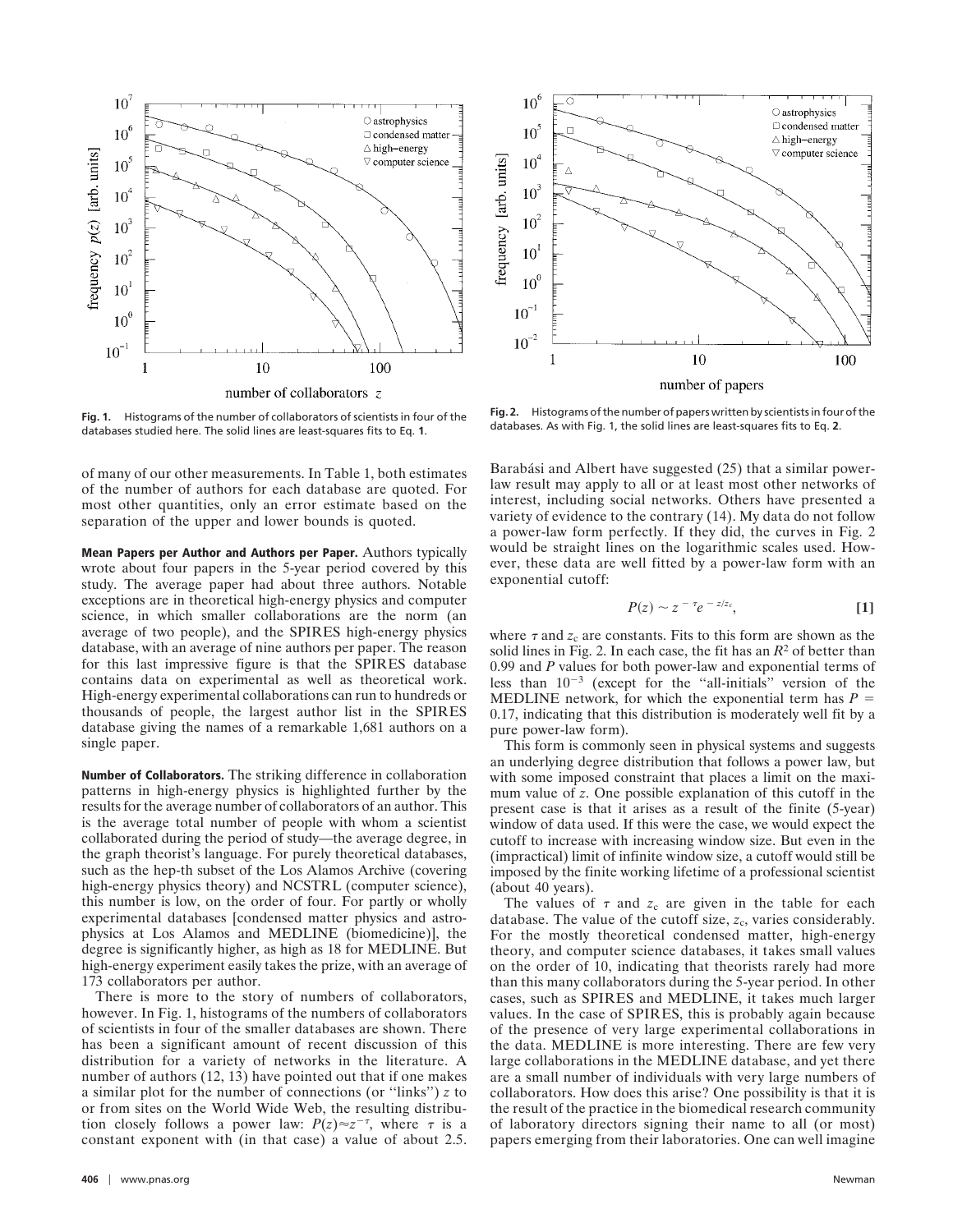that, with some individuals directing very large laboratories, this could generate authors with a very high apparent number of collaborators. [It is possible that a similar mechanism is at work in the SPIRES data also.] This hypothesis could be checked by verifying whether the individuals with the largest numbers of collaborators are indeed lab directors or principal investigators and might make an interesting topic for further study.

The exponent  $\tau$  of the power-law distribution is also interesting. We note that in all of the ''hard sciences,'' this exponent takes values close to 1. In the MEDLINE (biomedicine) database, however, its value is 2.5, similar to that noted for the World Wide Web. The value  $\tau = 2$  forms a dividing line between two fundamentally different behaviors of the network. For  $\tau < 2$ , the average properties of the network are dominated by the few individuals who have a large number of collaborators, whereas networks with  $\tau > 2$  are dominated by the "little people"—those with few collaborators. Thus, one finds that in biomedical research, highly connected individuals do not determine the average characteristics of their field, despite their names appearing on a lot of papers. In physics and computer science, on the other hand, it appears that such individuals do determine these characteristics.

In Fig. 2, histograms are shown of the number of papers that authors have written in the same four databases. As the figure shows, the distribution of papers follows a similar form to the distribution of collaborators. The solid lines are again fits to Eq. **1** and again match the data well in all cases. This form may be regarded as a generalization of the well-known Lotka law of scientific productivity, which states that the distribution of numbers of papers written should follow a power law (16, 26). The clear exponential cutoff seen in the distribution is again presumably a result of the finite time window used in this study. It would be interesting to test this hypothesis by varying the window size, although a thorough test may have to wait until more years of data are available; most of the databases studied here have not been in existence long enough to give good statistics on this point. The SPIRES database, which has been in existence for more than a quarter of a century, is an exception and might make an interesting case study (27).

**The Giant Component.** In all social networks, there is the possibility of a percolation transition (28). In networks with very small numbers of connections between individuals, all individuals belong only to small islands of collaboration or communication. As the total number of connections increases, however, there comes a point at which a giant component forms—a large group of individuals who are all connected to one another by paths of intermediate acquaintances. It appears that all of the databases considered here are connected in this sense. Measuring the size of groups of connected authors in each database, we find (see Table 1) that in most of the databases, the largest such group occupies around 80 or 90% of all authors: almost everyone in the community is connected to almost everyone else by some path (probably many paths) of intermediate coauthors. In high-energy theory and computer science, the fraction is smaller but still more than half the total size of the network. (These two databases may, it appears, give a less complete picture of their respective fields than the others, because of the existence of competing databases with overlapping coverage. The small size of the giant component may in part be attributable to this.)

I have also calculated the size of the second-largest group of connected authors for each database. In each case, this group is far smaller than the largest. This is a characteristic signature of networks that are well inside the percolating regime. In other words, it appears that scientific collaboration networks are not on the borderline of connectedness—they are very

highly connected and in no immediate danger of fragmentation. This is a good thing. Science would probably not work at all if scientific communities were not densely interconnected.

**Average Degrees of Separation.** I have calculated exhaustively the minimum distance, in terms of numbers of links in the network, between all pairs of scientists in our databases for whom a connection exists. I find that the typical distance between a pair of scientists is about six; there are six degrees of separation in science, just as there are in the larger world of human acquaintance. Even in very large communities, such as the biomedical research community documented by MEDLINE, it takes an average of only about six steps to reach a randomly chosen scientist from any other, of the more than one million who have published. We conjecture that this has a profound effect on the way the scientific community operates. Despite the importance of written communication in science as a document and archive of work carried out, and of scientific conferences as a broadcast medium for summary results, it is probably safe to say that the majority of scientific communication still takes place by private conversation. The existence of a large giant component, as discussed in the previous section, allows news of important discoveries and scientific information to reach most members of the network via such private conversations, and clearly information can circulate far faster in a world where the typical separation of two scientists is six than it can in one where it is a thousand or a million.

The variation of average vertex–vertex distances from one database to another also shows interesting behavior. The simplest model of a social network is the random graph—a network in which people are connected to one another uniformly at random (29). For a given number *N* of scientists with a given mean number *z* of collaborators, the average vertex– vertex distance on a random graph varies as the logarithm of *N* according to log *N*/log *z*. Social networks are measurably different from random graphs (3), but the random graph nonetheless provides a useful benchmark against which to compare them. Watts and Strogatz (11) defined a social network as being ''small'' if typical distances were comparable to those on a random graph. This implies that such networks should also have typical distances that grow roughly logarithmically in *N*, and indeed some authors (e.g., ref. 14) have used this logarithmic growth as the defining criterion for a ''small world." In Fig. 3, the average distance between all pairs of scientists for each of the networks studied here is shown, including separate calculations for eight subject divisions of the Los Alamos Archive. In total, there are 12 points, which have been plotted against log *N*/log *z* using the appropriate values of *N* and *z* from Table 1. As the figure shows, there is a strong correlation  $(R^2 = 0.83)$  between the measured distances and the expected log *N* behavior, indicating that distances do indeed vary logarithmically with the number of scientists in a community. As far as I am aware, this is the first empirical demonstration of logarithmic variation with network size for any real social network.

Also quoted in Table 1 are figures for the maximum separation of pairs of scientists in each database, which tells us the greatest distance we will ever have to go to connect two people. This quantity is often referred to as the diameter of the network. For all of the networks examined here, it is on the order of 20; there is a chain of at most about 20 acquaintances connecting any two scientists. (This result, of course, excludes pairs of scientists who are not connected at all, as will often be the case for the 10 or 20% who fall outside the giant component.)

**Clustering.** Real social networks have another important property that is absent from many network models. Real networks are clustered, meaning they possess local communities in which a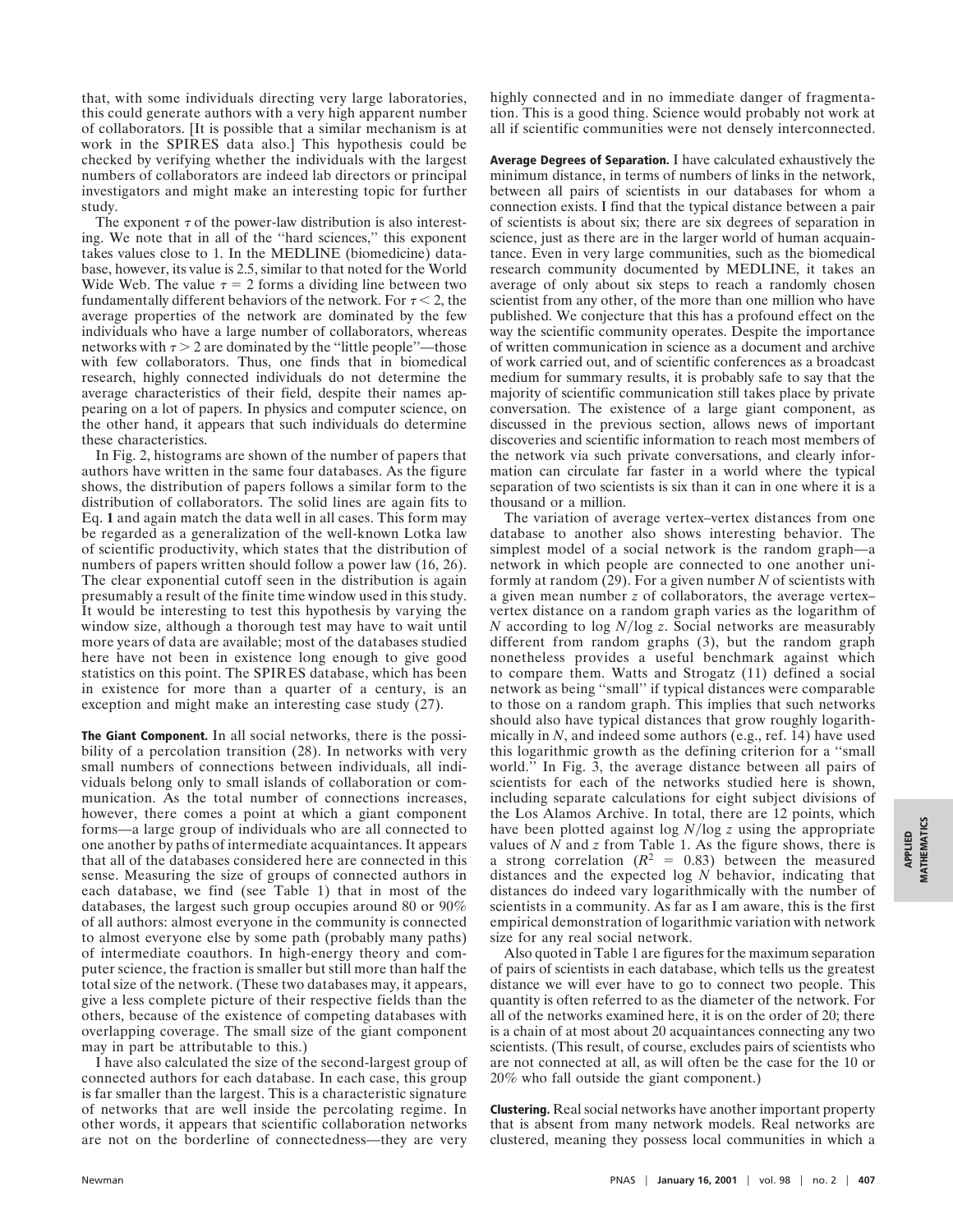

**Fig. 3.** Average distance between pairs of scientists in the various communities, plotted against the average distance on a random graph of the same size and average coordination number. The dotted line is the best fit to the data that also passes through the origin.

higher than average number of people know one another. A laboratory or university department might form such a community in science, as might the set of researchers who work in a particular subfield. One way of probing for the existence of such clustering in network data is to measure the fraction of ''transitive triples'' in a network (1), also called the clustering coefficient *C* (11), which for a collaboration graph is the average fraction of pairs of a person's collaborators who have also collaborated with one another. Mathematically,

$$
C = \frac{3 \times \text{ number of triangles on the graph}}{\text{number of connected triples of vertices}}.
$$
 [2]

Here a "triangle" is a trio of authors, each of whom is connected to both of the others, and a ''connected triple'' is a single author connected to two others.  $C = 1$  for a fully connected graph and for a random graph, tends to zero as  $1/N$  as the graph becomes large.

In Table 1, values of *C* are given for each of the networks studied here, and we can see that there is a very strong clustering effect in the scientific community: two scientists typically have a 30% or greater probability of collaborating if both have collaborated with a third scientist. A number of explanations of this result are possible. To some extent, it is certainly the result of the appearance of papers with three or more authors: such papers clearly contain trios of scientists who have all collaborated with one another. However, the values measured here cannot be entirely accounted for in this way (30) and indicate also that scientists either introduce their collaborators to one another, thereby engendering new collaborations, or perhaps that institutions bring sets of collaborators together to form a variety of new collaborations. Processes such as these have been discussed extensively in the social networks literature, in the context of structural balance within networks (1).

The MEDLINE database is interesting in that it possesses a much lower value of the clustering coefficient than the ''hard science'' databases. This appears to indicate that it is significantly less common in biological research for scientists to broker new collaborations between their acquaintances than it is in physics or computer science. This could again be a result of the ''top-down'' organization of laboratories under laboratory directors, which tends to produce ''tree-like'' collaboration networks, with many branches but few short loops. Such tree-like networks are known to possess low clustering coefficients.

## **Conclusions**

The collaboration networks of scientists in biology and medicine, various subdisciplines of physics, and computer science have been analyzed, by using author attributions from papers or preprints appearing in those areas over a 5-year period from 1995 to 1999. We find a number of interesting properties of these networks. In all cases, scientific communities seem to constitute a ''small world,'' in which the average distance between scientists via a line of intermediate collaborators varies logarithmically with the size of the relevant community. Typically, we find that only about five or six steps are necessary to get from one randomly chosen scientist in a community to another. It is conjectured that this smallness is a crucial feature of a functional scientific community.

We also find that the networks are highly clustered, meaning that two scientists are much more likely to have collaborated if they have a third common collaborator than are two scientists chosen at random from the community. This may indicate that the process of scientists introducing their collaborators to one another is an important one in the development of scientific communities.

We have studied the distributions of both the number of collaborators of scientists and the numbers of papers they write. In both cases, we find these distributions are well fit by power-law forms with an exponential cutoff. This cutoff may be caused by the finite time window used in the study.

We find a number of significant statistical differences between different scientific communities. Some of these are obvious: experimental high-energy physics, for example, which is famous for the staggering size of its collaborations, has a vastly higher average number of collaborators per author than any other field examined. Other differences are less obvious, however. Biomedical research, for example, shows a much lower degree of clustering than any of the other fields examined. In other words, it is less common in biomedicine for two scientists to start a collaboration if they have another collaborator in common. Biomedicine is also the only field in which the exponent of the distribution of numbers of collaborators is greater than 2, implying that the average properties of the collaboration network are dominated by the many people with few collaborators, rather than, as in other fields, by the few people with many.

The work reported in this paper represents, inevitably, only a first look at the collaboration networks described. Many theoretical measures have been discussed elsewhere, in addition to the distances and clustering studied here, which reflect socially important structure in such networks. I hope that academic collaboration networks will prove a reliable and copious source of data for testing theories about such measures, as well as being interesting in their own right, especially to ourselves, the scientists whom they describe.

I am indebted to Paul Ginsparg and Geoffrey West (Los Alamos e-Print Archive), Carl Lagoze (NCSTRL), Oleg Khovayko, David Lipman and Grigoriy Starchenko (MEDLINE), and Heath O'Connell (SPIRES), for making available the publication data used for this study. I also thank Dave Alderson, Paul Ginsparg, Laura Landweber, Ronald Rousseau, Steve Strogatz, and Duncan Watts for illuminating conversations. This work was funded in part by a grant from Intel Corporation to the Santa Fe Institute Network Dynamics Program. The NCSTRL digital library was made available through the Defense Advanced Research Planning Agency (DARPA)/Corporation for National Research Initiatives test suites program funded under DARPA Grant N66001–98-1–8908. The Los Alamos e-Print archive is funded by the National Science Foundation under Grant PHY-9413208.